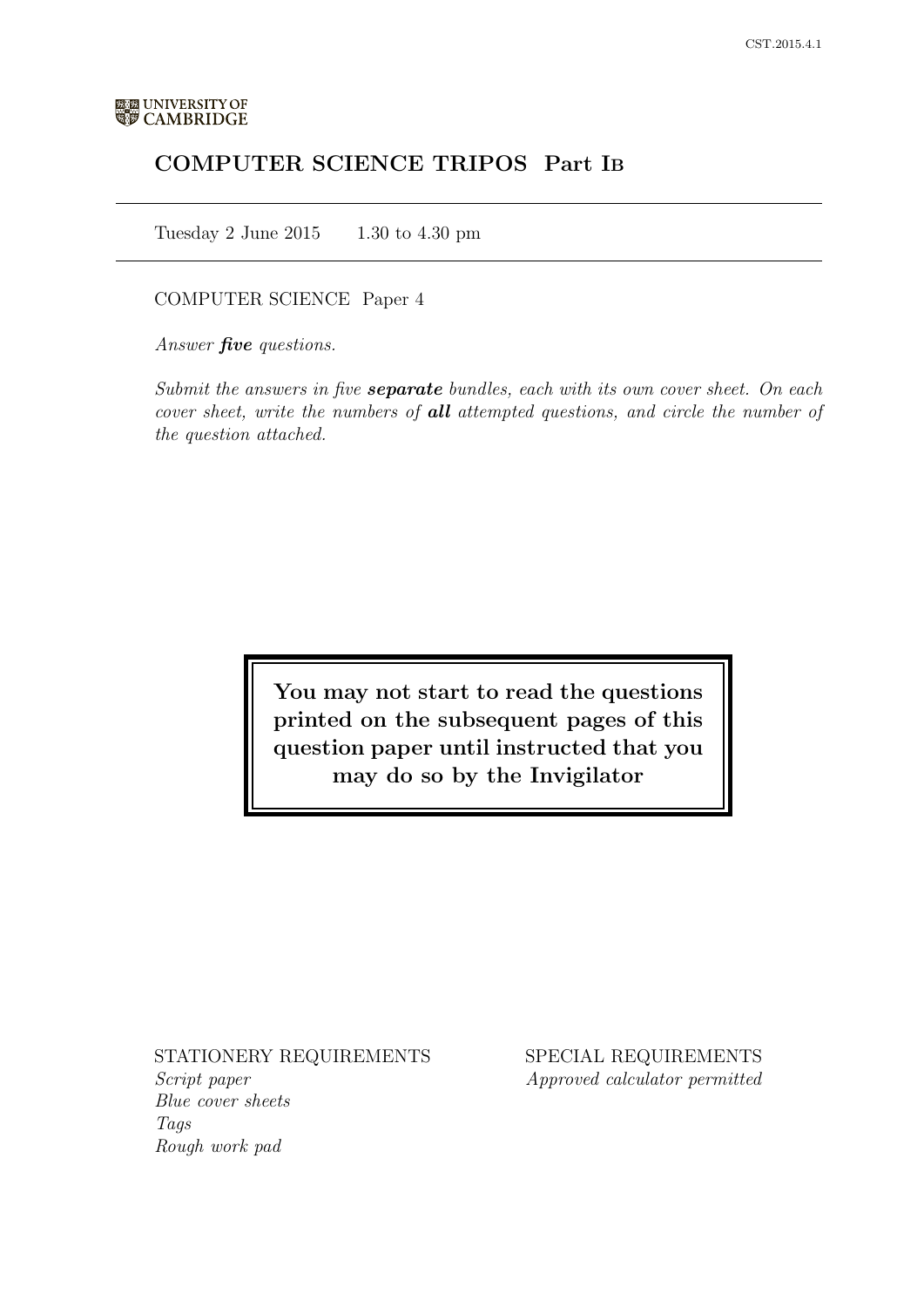#### 1 Artificial Intelligence I

We aim to solve a *supervised learning* problem using a simple neural network taking input vectors  $\mathbf{x}^T = (x_1, x_2, \dots, x_n)$  of features and computing the function

$$
h(\mathbf{x}, \mathbf{w}) = \sigma \left(w_0 + \sum_{i=1}^n w_i x_i\right)
$$

where  $\mathbf{w}^T = (w_0, w_1, \dots, w_n)$  is a vector of weights and  $\sigma$  is an activation function. We have a set  $\mathbf{s}^T = ((\mathbf{x}_1, y_1), \dots, (\mathbf{x}_m, y_m))$  of m labelled training examples and seek to minimize the error

$$
E(\mathbf{w}) = \sum_{i=1}^{m} (y_i - h(\mathbf{x}_i, \mathbf{w}))^2.
$$

- (a) Derive the gradient descent training algorithm for this problem. [5 marks]
- (b) We now notice that for the particular problem of interest a solution will only make sense if a specific subset  $S$  of the weights is positive. Devise a modified version of the training algorithm that enforces this. [8 marks]
- (c) A colleague is attempting to solve a heuristic search problem using the  $A^*$ algorithm, but is unable to decide which of a number of heuristics to use. Your colleague has a large collection of test problems, and believes that the best heuristic to use might depend on particular characteristics of the problem being solved. Explain in detail how you might apply machine learning to help your colleague. [7 marks]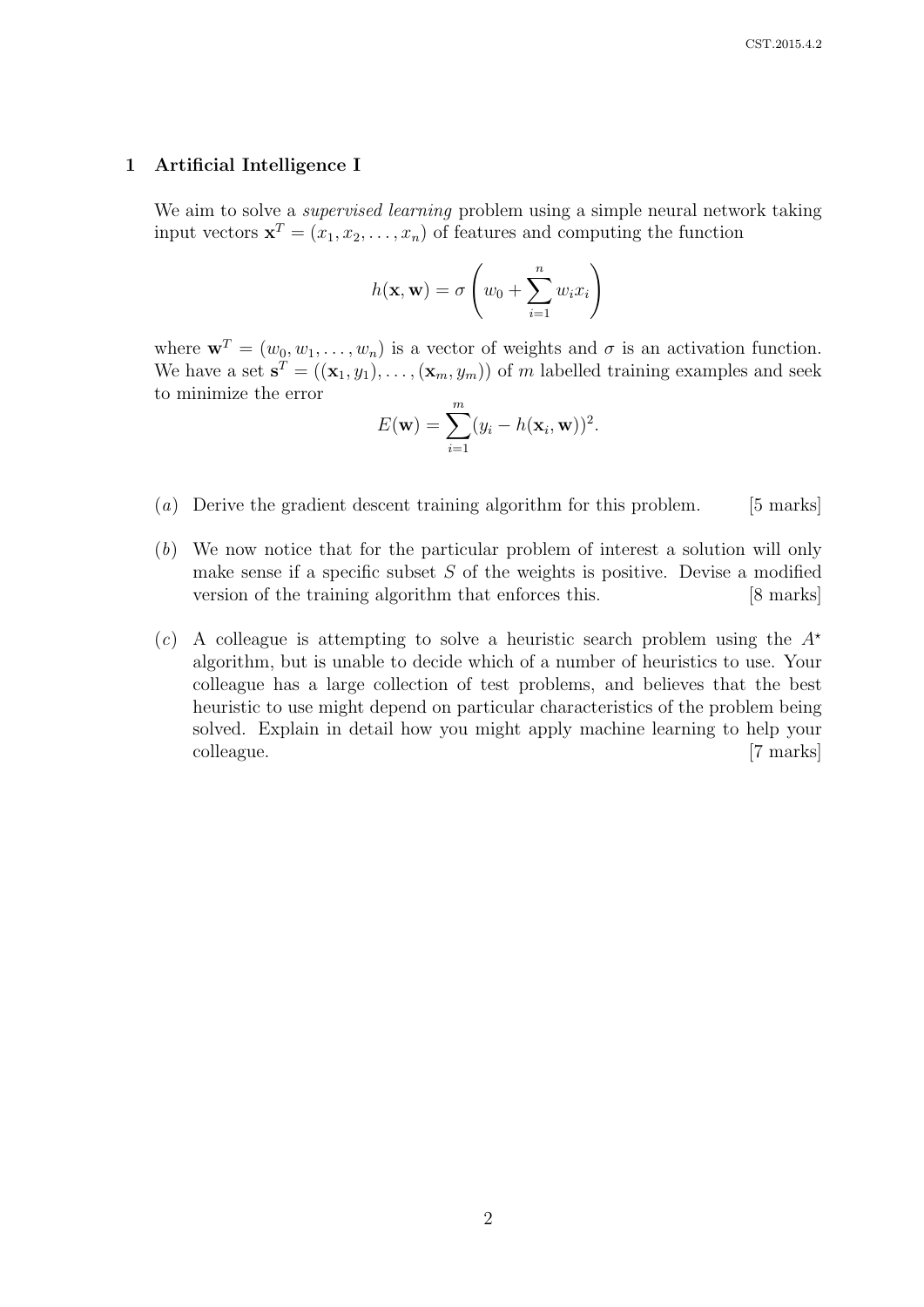# 2 Artificial Intelligence I

- (a) Explain, giving a specific example, why chronological backtracking might be sub-optimal in solving *Constraint Satisfaction Problems (CSPs)*. [4 marks]
- (b) Explain what is meant by *backjumping*. Give **two** ways in which the approach to backjumping taken by Gaschnig's algorithm differs from that taken by graph-based backjumping (GBB). [4 marks]

Consider the following incomplete attempt to solve a CSP.



In this diagram, filled nodes are assigned variables, unfilled nodes are currently unassigned, arrows denote the order in which variables are assigned, and arcs denote constraints between variables.

- (c) Give a detailed explanation of how in general GBB decides where to make its first backjump. Illustrate your answer using the example above, assuming that it is not possible to make a consistent assignment at  $V_8$ . [4 marks]
- (d) In the example illustrated, assume the first backjump made is from  $V_8$  as in part  $(c)$ . We find after the first backjump that the variable we have arrived at has no further consistent assignments. Give a detailed explanation of how GBB decides what to do next, including in your answer a description of the set of *induced* ancestors that are relevant in making the decision. [8 marks]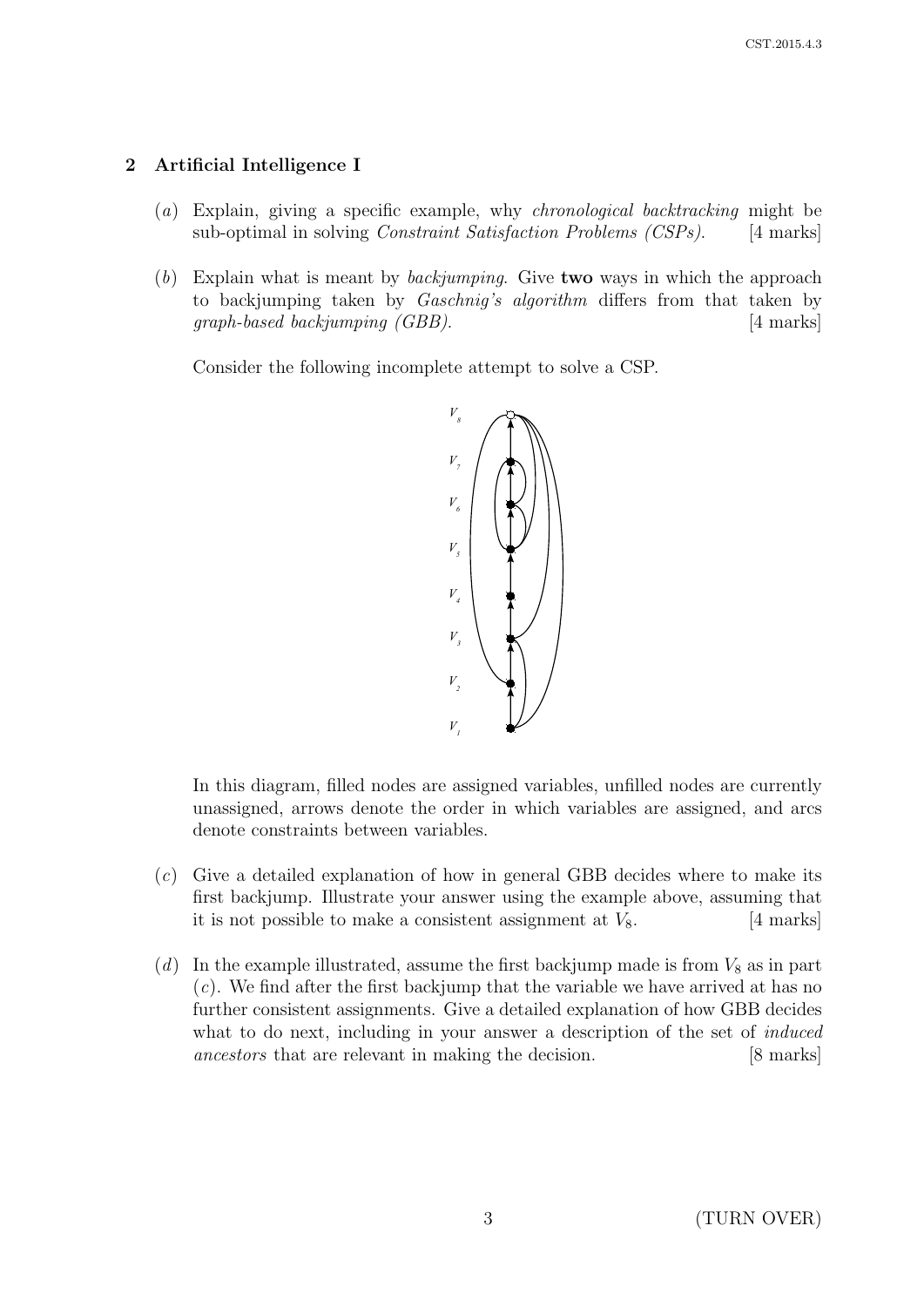#### 3 Computer Graphics and Image Processing

Consider the transformations used in the construction and rendering of a threedimensional model on a screen.

- (a) List the three principal transformations in the processing pipeline and explain their rôles. [6 marks]
- (b) Why is it convenient to represent the transformations as matrices? [2 marks]
- (c) What are homogeneous coordinates? Explain how they are used in modelling these transformations as matrices. [2 marks]
- (d) Derive the matrix to represent a perspective transformation for a viewer at the origin of a point in three dimensions to a point on a screen in the plane  $z = d$ . [5 marks]
- (e) Perspective in classical art has vanishing points towards which parallel lines converge. Explain mathematically why this is the case and show how to calculate the location on the screen of the vanishing point for lines in a particular direction. [5 marks]

[Hint: It may be helpful to represent lines parametrically in vector form as  $P(s) = A + sV$  where V is a direction and A is any point on the line.

#### 4 Computer Graphics and Image Processing

Consider a curve defined by polynomial parametric segments  $P_i(s)$  for  $i = 1, 2, \ldots, m$ that interpolates a set of points  $\{\mathbf A_i\}_{0\leq i\leq m}$  in three dimensions.

- (a) What is meant by  $C_k$  continuity at the junction of two segments? [3 marks]
- (b) What is the least order of the polynomials that must be used to achieve  $C_k$ continuity at the junctions? [2 marks]
- (c) Derive the Overhauser formulation for a set of weighting functions  $w_{-2}(s)$ ,  $w_{-1}(s)$ ,  $w_0(s)$  and  $w_1(s)$  so that the cubic curve segment joining  $A_{i-1}$  and  $A_i$ can be expressed as  $P_i(s) = w_{-2}(s)A_{i-2} + w_{-1}(s)A_{i-1} + w_0(s)A_i + w_1(s)A_{i+1}$ for  $1 < i < m$ . [10 marks]
- (d) Extend this formulation to give a set of parametric patches  $P_{i,j}(s,t)$  for  $1 \leq$  $i \leq m$  and  $1 \leq j \leq n$  interpolating a surface through an array of points  ${\mathbf A}_{i,j}\}_{0\leq i\leq m,0\leq j\leq n}$ . [5 marks]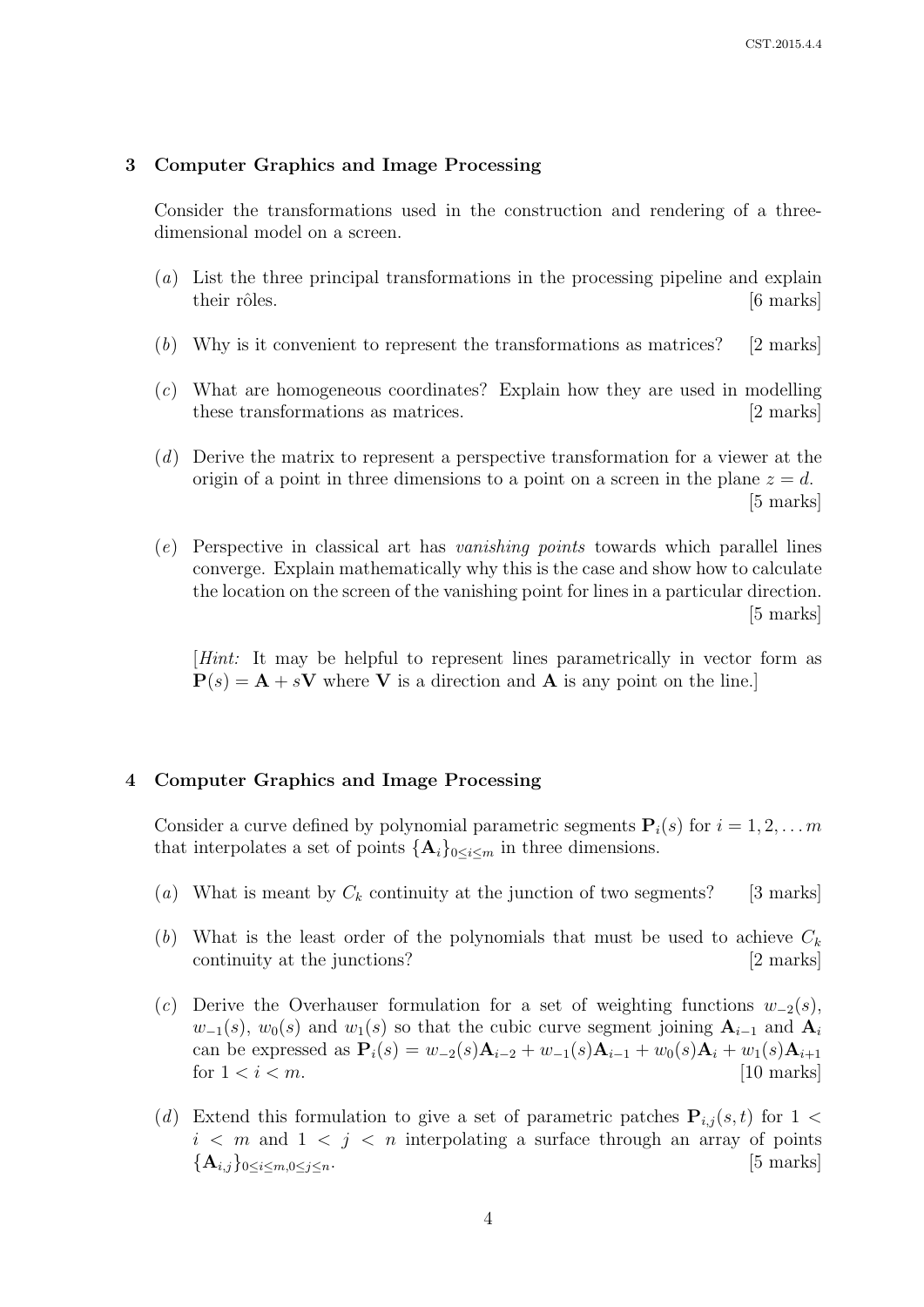## 5 Databases

(a) The relational schema  $R(A, B, C, D, E)$  has the following functional dependencies.

$$
\begin{array}{ccc}\nA & \rightarrow & E \\
B & \rightarrow & D \\
A, B & \rightarrow & C\n\end{array}
$$

Decompose this into a set of relations in BCNF. Show your working. [5 marks]

- (b) By inspecting your answer to (a), describe a possible interpretation in the language of Entity-Relationship modelling. [5 marks]
- (c) Heath's Rule tells us that if  $R(A, B, C)$  is a relational schema with functional dependency  $A \rightarrow B$ , then

$$
R = \pi_{A,B}(R) \bowtie_A \pi_{A,C}(R).
$$

This rule is often applied in the relational decomposition process that seeks to arrive at relations in a particular normal form. For example, we might decompose R into two implemented relations  $R_1(A, B)$  and  $R_2(A, C)$ . Some people have been very critical of this approach since it ignores the fact that the implementation of such a decomposition is normally associated with foreign key constraints between tables.

What is missing? Can you express, in the relational algebra, what such a missing constraint might look like for the decomposition described above using Heath's rule? Justify your answer. [5 marks]

 $(d)$  Using your answer to  $(c)$ , discuss which constraints might be missing from your decomposition in question  $(a)$ . [5 marks]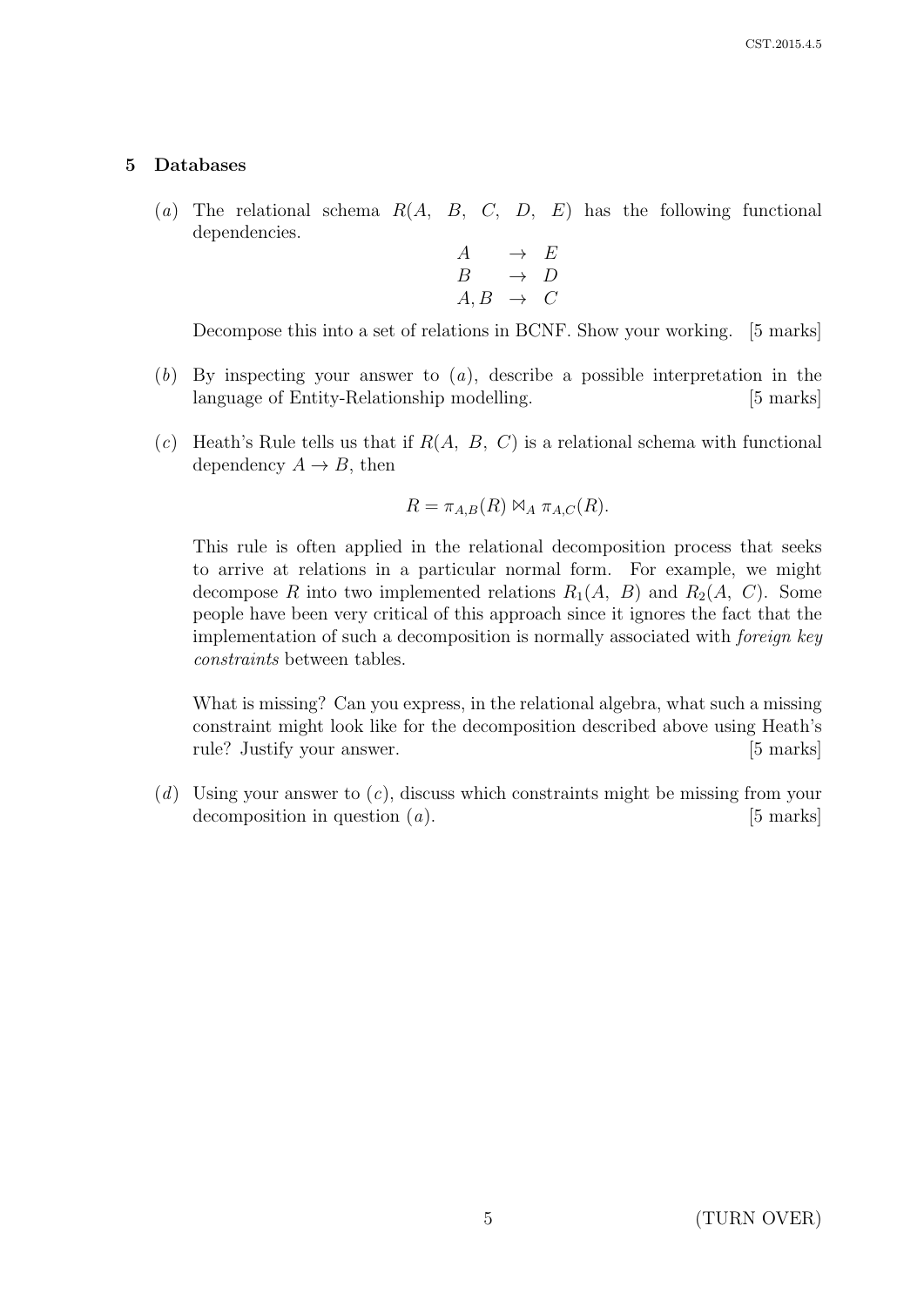#### 6 Databases

We assume that for each base table  $R$  in a relational database we have two update operations : insert $(R, t)$  which inserts tuple t into table R if t does not violate any of the constraints declared for R (fails otherwise), and delete(R, p) which deletes all records in R satisfying predicate  $p$  (and fails if this would violate referential integrity constraints). Update operations are combined in programs to define transactions with ACID guarantees.

Suppose that we have defined a view  $V = Q(R_1, R_2, \ldots, R_n)$ , where the  $R_i$  indicate the base tables used in query Q. The designers of a new database system want to allow users to update directly such a view. That is, if we have an update of the form  $U =$  insert(V, t) or  $U =$  delete(V, p), then the database system must automatically generate a transaction  $T_U$  over the tables  $R_i$  such that for any database instance DB this diagram commutes:



In other words, applying the update  $U$  directly to a view (as if it were a base table) produces the same result as applying  $T_U$  to the database and then evaluating the view query.

A major problem with this approach is that there may be multiple distinct solutions for  $T_U$ . We explore this now.

(a) Explain the difference between a database query and a database view.

[2 marks]

- (b) Let  $V = \pi_X(R)$  be a view for some base table R and some subset X of R's attributes Y. How could this be translated into the desired transaction  $T_U$ ? Discuss any problems with ambiguity that may arise. [5 marks]
- (c) Let  $V = \sigma_q(R)$  be a view for some base table R and predicate q. How could this be translated into the desired transaction  $T_U$ ? Discuss any problems with ambiguity that may arise. [5 marks]
- $(d)$  In the design of a database schema it was discovered that a relation R violated Boyce-Codd normal form, and so it was replaced by two base tables  $R_1$  and  $R<sub>2</sub>$  resulting from the standard decomposition process. Suppose users attempt to reconstruct the original relation using the view  $V = R_1 \bowtie R_2$ . Discuss the problems that might arise now in the construction of transaction  $T_U$  for updates to  $V$ .  $[8 \text{ marks}]$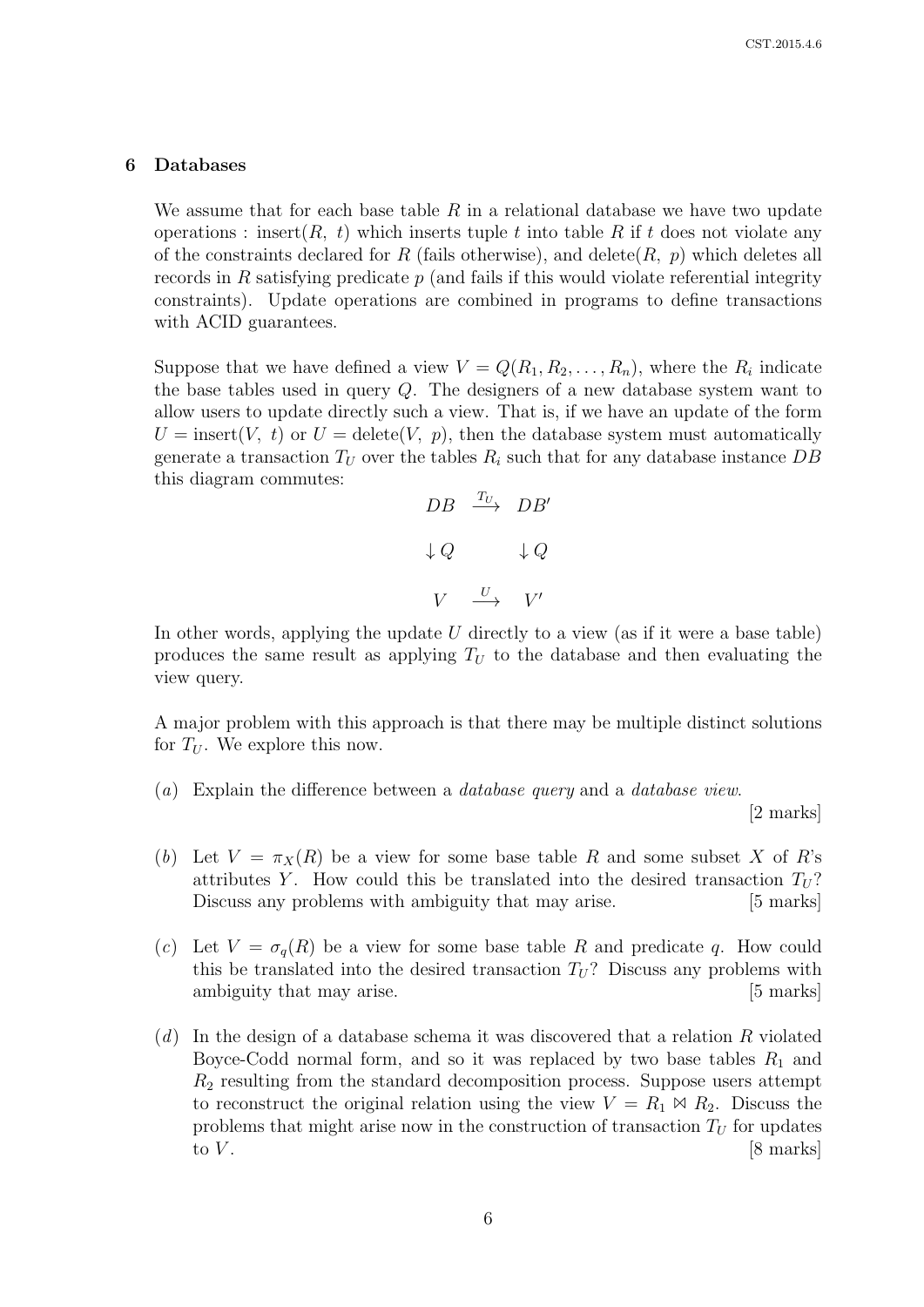## 7 Economics, Law and Ethics

- (a) Describe three different philosophies of ethics. [12 marks]
- (b) Which of these philosophies might be more, or less, attractive to a successful businessman who made his money from coal or steel? Justify your answer.

[4 marks]

(c) Might a tech billionaire whose fortune is founded on network effects take a different view? Justify your answer. [4 marks]

## 8 Security I

- (a) Compare and contrast the security definitions of a pseudo-random generator and a pseudo-random function. [4 marks]
- (b) When a Windows NTFS access control entry (ACE) is inherited by a subdirectory, under which circumstances is the "inherit only" flag set or cleared, and why? [4 marks]
- (c) What is existential unforgeability of a message authentication code? [4 marks]
- (d) Which problem with CBC-MAC is fixed by ECBC-MAC, and how? [4 marks]
- (e) A C program running on a 32-bit processor contains the following function:

```
void f(int *a, int l) {
  int *b, i;
 b = (int * ) malloc(1 * size of(int));if (b == NULL) return;
 for (i = 0; i < 1; i++)b[i] = a[i];
  [...]
}
```
(i) How can a caller cause this function to overwrite unallocated memory? [2 marks]

 $(ii)$  Modify the function to remove this vulnerability. [2 marks]

7 (TURN OVER)